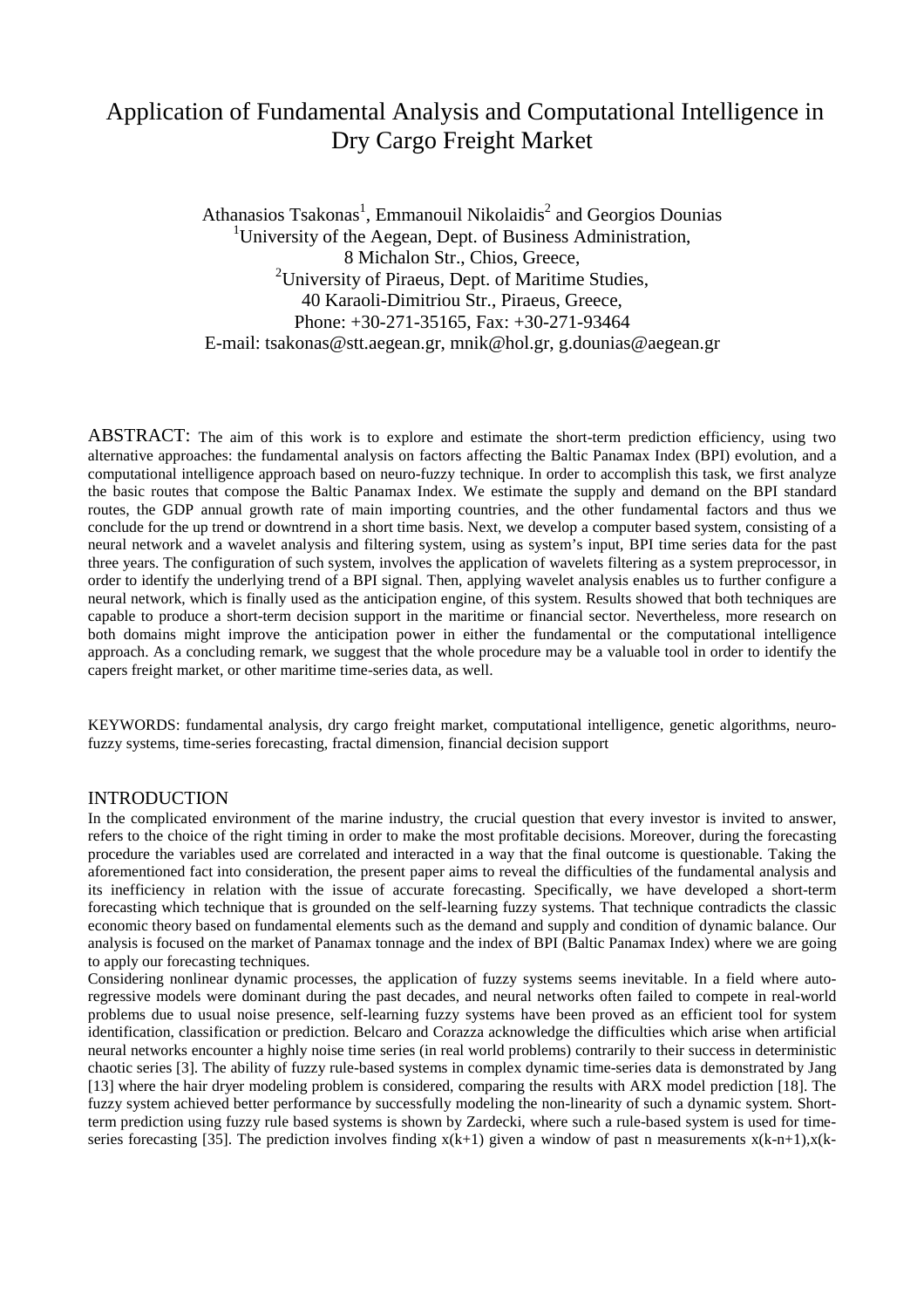$n+2,..., x(k)$ . A main disadvantage in this procedure involves the selection of the lag size n which, when it is increased, leads to an exponential growth of the rule-base. It is often desirable a large number of inputs in order to increase the size of rule base offering to the system a high degree of freedom, however as Jang demonstrated, in such nonlinear dynamic systems, the number of inputs is not a crucial factor [13]. Another problem arises when performing multi-step prediction by applying feedback, which offers poor results due to error amplification, and consequently leads the output in convergence to a constant value. Nevertheless, the latter is a common effect to many prediction systems when feedback is applied. On the other hand, when noise is present in time-series data, fuzzy systems can achieve a quick training of the rule base, in contrast to other methods, such as neural networks which often require data pre-processing in order to avoid the noise adaptation [5].

An implementation of a self-learning fuzzy system may consist of an evolutionary training of the rule base and a neurofuzzy training phase for tuning the membership functions of the premise part As described by Kosko [16] the rule base may be coded in a fuzzy associative memory (FAM) matrix. After FAM matrix consideration takes place, it is easy to construct an efficient binary coding to represent this FAM matrix in bit-strings which will be used by a genetic algorithm to find the optimal solution [4]. The most prominent approach is to create a population of fuzzy rule-bases rather than a population of rules in order to avoid the cooperation vs. competition problem which arises from the fact that fuzzy rules compete with each other for the best systems output [7]. Short-term prediction may be easily transformed to handy decision making when fuzzy systems are applied in areas where the need of a system's output overwhelms a simple value prediction. Financial Market belongs to those sectors, where decision making has been an increasingly important factor for trading and investment professionals. Current assisting methods include among else the technical analysis of time-series data [19], various auto-regressive models [15], neural networks [12] and fuzzy system implementations [32, 29]. However, not all these procedures might claim the functionality of an integrated decision support system, while most of them aim at predicting a price evolution in a given time space, hence leaving the decision making as a primary responsibility to the trader. Moreover, the neural network implementations lack the system interpretation by storing the knowledge in hidden layers, which can be considered as black box knowledge by human observers. The attempts to translate hidden layer synapses, at present, are incomplete or insufficient [17]. In our approach, we explore the ability of a neuro-genetic fuzzy system, in providing the trader with a complete decision support, when dealing with short-term market determination by supplying a buy-hold-sell policy as a final output. In the next section, initially we discuss the fundamentals of the Baltic Panamax Index. Especially, we are going to estimate the equilibrium of the supply and demand of the Panamax vessels in order to determine the critical tonnage level, which leads to an up trend or a downtrend the Baltic Panamax Index.

Moreover, we are going to identify the factors affecting the BPI in an effort to create rules enhancing the efficiency of the fuzzy system. We believe that the best results could be achieved when we provide the system with accurate input based on the real market. Such input may be the tonnage supplied, the tonnage demanded for sea transportation, the price of new buildings, the price or/ and the institutional framework for scrapping, and more.

Then we present the configuration of our system referring to the problem identification and data selection. Then, the fuzzy implementation follows, describing the systems structure and training procedures adapted. Next section presents the simulation results, and the final section contains our conclusions drawn from this work.

### FUNDAMENTAL APPROACH OF BALTIC PANAMAX INDEX

Analyzing the market of Panamax tonnage during the period 1998-2000 we can conclude that the particular market –in relation to the profitability- illustrates a significant plunge. Because of the substitution of the Panamax market from other tonnage categories, we examine two factors in order to obtain more precise conclusions. The first factor concerns the oversupply tonnage that drives the dry bulk market into a recession or ascension compared with the demand of dry bulk transportation. The following graph, which is derived from our analysis, depicts that every time the oversupply increases the profitability from the use of Panamax vessels declines (*Figure 1*).

The estimation of oversupply tonnage arises from the available tonnage in cargo payload terms minus the demand tonnage in tons on a daily basis. Thereafter, we oppose the behavior of the BPI index during the above-mentioned period (May 1998-May 2000) and we observe a gradual increase at the beginning of 1999 and afterwards (*Figure2*). That observation can be explained when we take into consideration the anticipated reaction of ship-owners to reduce the available tonnage in order to rectify the freight market. The desirable target is to find out the appropriate time period for investing and disinvesting in order to enable the ship-owners benefit from the volatility of the market.

A forecasting like this can be proved precarious for many reasons such as:

-The lowest level of the market that is an indication of investment in order the ship-owners profit from a future increase, is difficult to be calculated with accuracy.

-In reality, the market is influenced from many imponderable factors that are difficult to be measured and more difficult to forecast.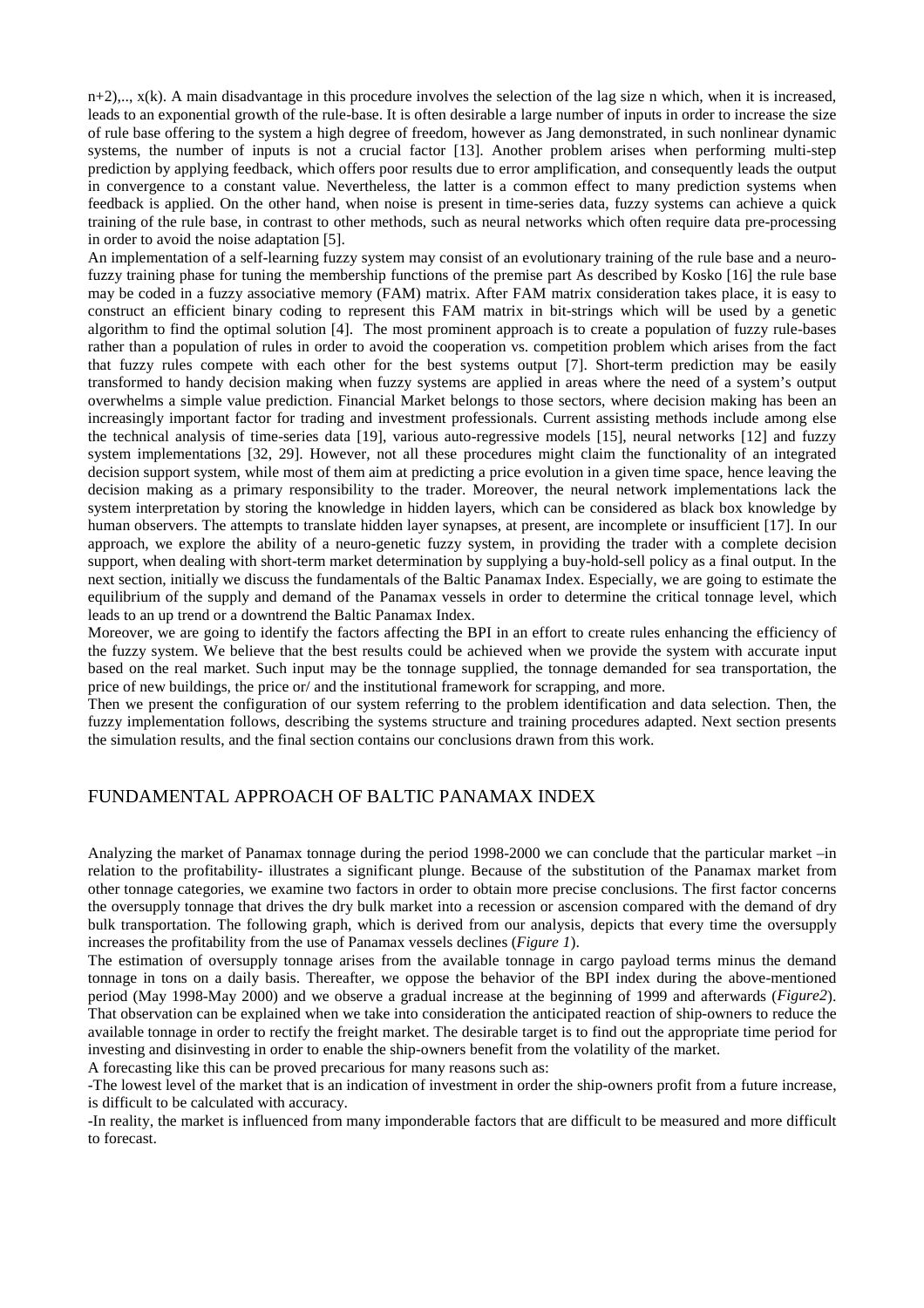-The recession or the ascension does not appear simultaneously in the market and they do not affect in the same degree all the ship-owners.



Figure 1. Panamax earnings vs. oversupply

For all these reasons, it is necessary to discover methods of protection from risks arose from the volatility of the market. An effective technique is the derivative products provided that the time of placing assures an efficient operation. Hence, there are many derivative products that are based on indices of particular markets. Taking into consideration that the fundamental analysis of the most critical variables of the market does not result in accurate conclusions for the future, we present the development of a fuzzy system which aims to create a method of helping the ship-owner in decision making process.

### CONFIGURATION OF THE FUZZY SYSTEM

#### PROBLEM IDENTIFICATION AND DATA SELECTION

Aiming at offering to the trader a well-determined strategy, we suggest a proposal for buying or selling a BPI futures quantity and then perform the inverse transaction in a limited number of days. Therefore, this need is translated in predicting approximately the price evolution in the corresponding time space. The design of such a decision support system requires for practical reasons as system output, the cumulative return for two working days, which is actually the time interval in which we request the prediction. These reasons derive from the type of available data, which in fact are daily returns. While working with daily BPI returns, any prediction produced by such a system may be realized the very next working day, thus leaving to the trader a very limited interval to earn income to realize earnings when only one day would have been selected as prediction period. On the other hand, it has been demonstrated that considering these timeseries data as a non-linear dynamic system, effective prediction becomes harder as the desired forward time interval is increased . The length of this time series prediction depends of a qualitative measure expressed by the Lyapunov exponent [20, 22, 17]. Therefore in our system we consider the requirement by the trader of both the owning of a relatively large quantity of a BPI futures and a corresponding capital, which are split in smaller pieces and used for the above mentioned transactions. Consequently, our system is proved to provide an efficient policy for such dealing actions. However, the simulation results also demonstrate that our system approach is able to assist a trader when no initial investment to the index has been accomplished, in other words meant that the trader may take advantage only in "index up trends" even in a strong bearish market. As a result, in all tested cases, our system's policy was proved to be superior to a buy and hold policy. When the desired system output has been selected (e.g. cumulative returns in two working days) after the phase of problem specification, the next stage is to select the system's input. In general, when considering daily returns as a non-linear dynamic system it is usual to select values from the past [13]. The selection of the appropriate inputs may be accomplished by an exhaustive search among all possible inputs in an input vector. By this procedure we train and test independent fuzzy systems selecting one input from the past and then, after the training phase, we examine their root mean square error (RMSE) on the test set. The input that offers us the minimum RMSE is kept and the procedure restarts using two inputs: first, the input that in the previous run offered the smaller RMSE and as a candidate for the second, any of the rest ones. Then, the system having the minimum RMSE again is kept and the procedure goes on incrementing the number of inputs. By adding more inputs it is naturally expected that the RMSE will be lower, deriving from the rule base enlargement which offer a higher degree of freedom in the system [14].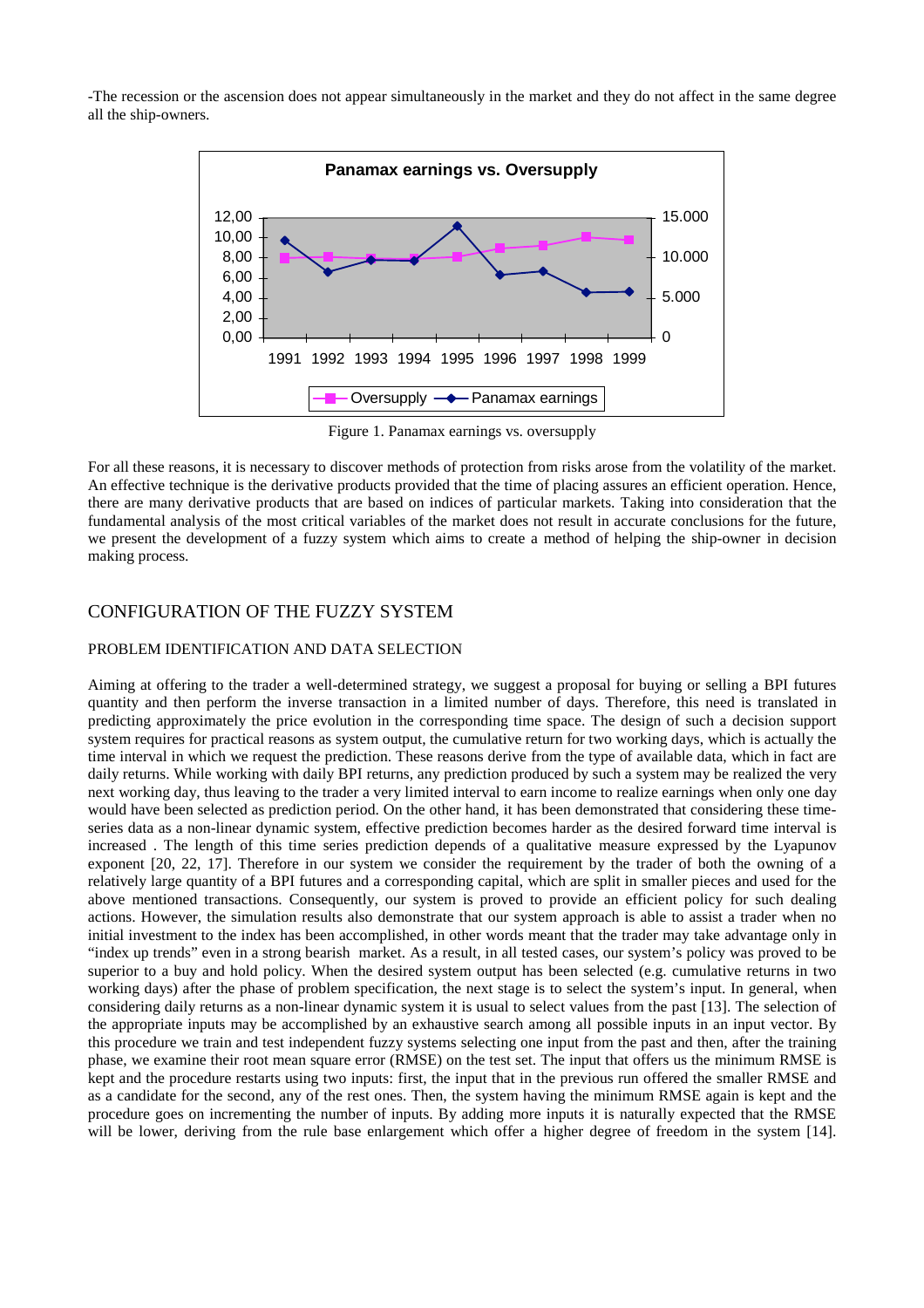However, regarding the evolutionary search method applied by genetic algorithms as part of the training process, computation time evolves exponentially by adding inputs, and therefore, when no parallel computational architectures are used, it is preferable for practical reasons to keep the number of inputs relatively low. Additionally, as stated above, the effect of having lower RMSE by incrementing the number of inputs, is not always observed, when the prediction refers to such dynamic systems. As a next stage, the selection of the appropriate training vector comes into consideration. In fact, we believe that it is a hard task to accomplish. The training set should contain a number of input vectors at least equal to the number of rules, in order to take advantage of the anticipation power of such a rule-based system. Another way to define such a proper training set may be derived by examining the qualitative characteristics of the training data. Thus, we may select an arbitrarily large set of past values and then we can examine its fractal dimension using self-similarity inspection methods [9, 10, 8] such as dispersional analysis [1, 2]. Dispersional analysis is suitable for data as daily returns, while it is designed to analyze fractional Brownian noise . Kozma and Kasabov suggested also the use of fractal dimension as a qualitative measure in terms of determination of the structure of a fuzzy neural network [17]. Considering large train sets of daily returns (e.g. two-three years) the fractal dimension approaches a value that characterizes stochastic signals. Therefore, in these large data sets, the process resembles to a stochastic one. However, by decreasing the vector size, occasionally a self-similarity in this signal is revealed, corresponding to different market evolving periods. As expected then, the fractal dimension is reduced, and consequently the Hurst exponent of these data is increased, showing that, in these smaller periods, the process might be considered more as a persistent than a stochastic one. Thus, adapting a data set with a relatively high Hurst exponent, and therefore "more" self-similarity, offers us a better probability of non-conflicting expected market behavior, based on these past data. It is worth to note here that these methods may sometimes offer ambiguous results, while it is known that they frequently lack the ability to distinguish between dynamic and stochastic processes, hence sometimes a pure stochastic signal could be misclassified as a dynamic one.

#### FUZZY IMPLEMENTATION

The implementation proposed in this paper describes a *Mamdani* or *zero-order Takagi-Sugeno* fuzzy system [14], in which, both its linguistic and defuzzificated output are used. The defuzzification scheme calculates the centroid of fuzzy area output for the crisp value extraction, and this selection was done as this procedure consists the most widely adopted defuzzification strategy. The defuzzificated output is then used both in the training phase and in the estimation of a desirable future equity price. The linguistic output determines to the user the action to take place, according to the system's configuration and training status. The selection of the premise part should consider the fact that daily BPI returns are characterized by a large presence of noise<sup>1</sup>. Hence, a small number of antecedent sets describing the basic characteristics of a value (e.g. low/zero/high) is more desirable than a high resolution system. Zardecki has demonstrated that when applying a fuzzy system in noisy dynamic time-series data, its prediction ability is reduced when a fine resolution is adapted [35]. In other words, such a system fails to measure the dynamic properties of this signal because its chaotic structure is truncated due to the noise existence that infers with the system. Assuming that the noise follows a normal distribution, Gaussian bells shapes seem most appropriate for the premise part [14]. The Gaussian shape is derived by the following formula:

Gaussian(x;c,a)= 
$$
e^{-\frac{1}{2}\left(\frac{x-c}{a}\right)^2}
$$
 (1)

Where  $c$  is the membership function's center and  $a$  is its width. The reason why we selected to train such a fuzzy system is that human domain expertise in Financial Market is incomplete or evovling through time, therefore we cannot explicitly obtain always an accurate configuration. In order to proceed when training a fuzzy system, the objective function is derived by the output of a second fuzzy system, called hereafter as *objective fuzzy system.* The training procedure may be summarized for a fuzzy system consisting of *n* inputs and an objective fuzzy system consisting of *k* inputs, in the following steps:

1. Select a proper training data set<sup>2</sup>.

 $\overline{\phantom{a}}$ 

- 2. Select the vector size for system inputs and outputs<sup>3</sup>.
- *3. Apply evolutionary training using genetic algorithm for rule-base determination*
- *4. Apply neuro-fuzzy training for membership function refinement*

Each training vector consists of a time window containing subsequent values and its size is equal to the sum of vector sizes of both fuzzy systems' inputs. This objective function is calculated by applying the objective fuzzy system

<sup>1</sup> For the noise determination in financial markets the reader is referenced to [6]

 $2<sup>2</sup>$  based on the observations of the previous paragraph

<sup>&</sup>lt;sup>3</sup> based also on the observations of the previous paragraph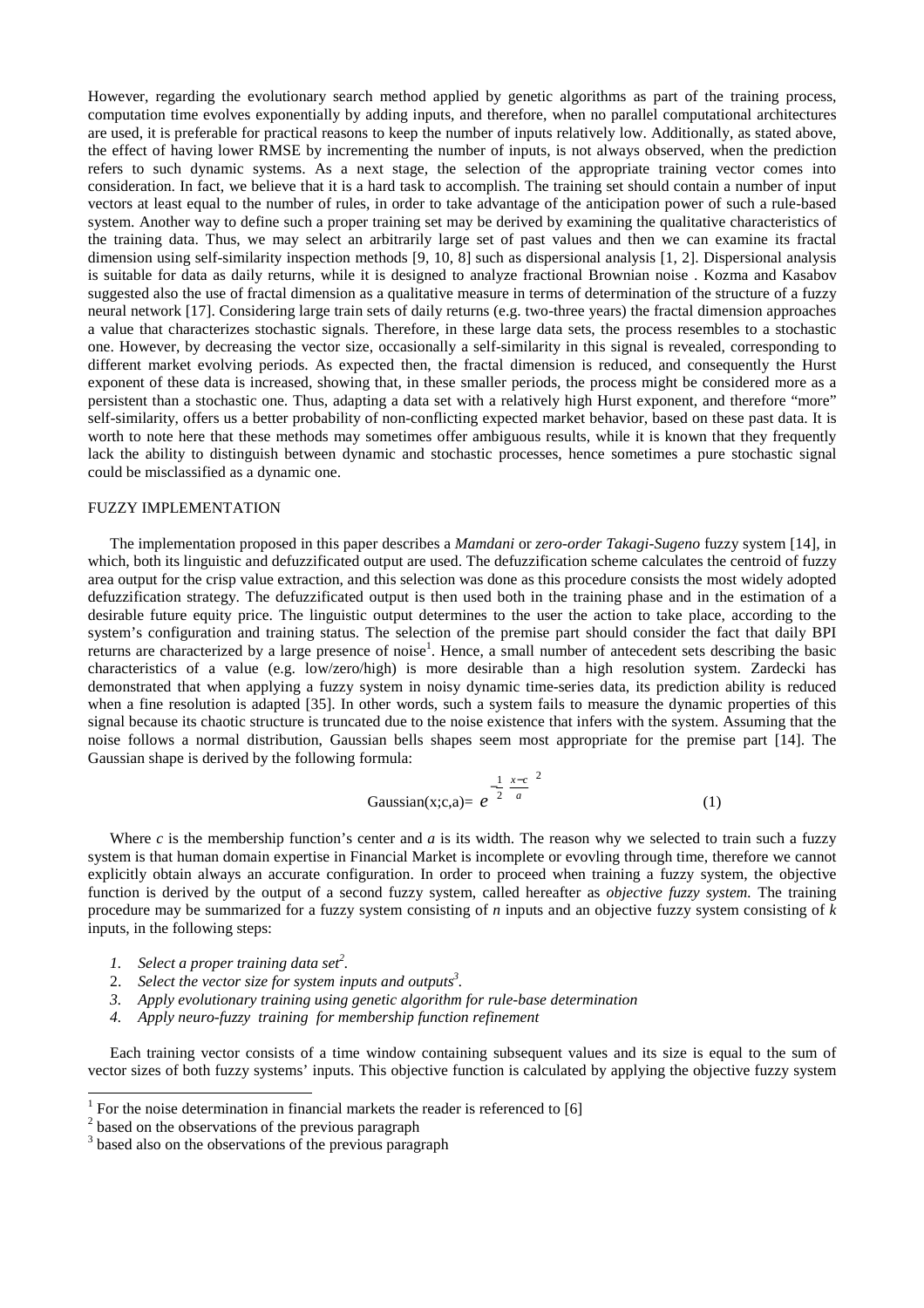into the last values of the training vector. This function is created based on the cumulative prediction returns over a future step and may be easily derived by a heuristic model which extends as a chain rule the following set of rules in the form of a decision output of the objective fuzzy system, when one day prediction is needed. It may be easily shown that the possible outcomes using this concept, are given by the following formula:

$$
U = a * (g - 1) + 1 \tag{2}
$$

where, *a* is the desirable forward number of days (and so the objective fuzzy system inputs), *g* is the number of membership functions (number of premise sets<sup>4</sup>), and  $U$  the possible outcomes. By assigning to these outcomes a crisp value we may obtain a defuzzificated output when the objective value is applied to the last values of a training vector. In general, the above scheme, may be considered as a common sense set of rules, if forward price returns were known *a-priori*. The concept behind the neuro-genetic training is to obtain a rule base as well as membership functions' shapes for a fuzzy system, which will have the same or almost the same<sup>5</sup> defuzzificated output with the objective fuzzy system applied to forward values using this common sense set of rules. To accomplish this task we selected to apply the genetic algorithm for the configuration of the rule-base while we may not use any derivative-based methods. We coded the fuzzy systems inputs in a fuzzy associative memory matrix. Hence, the number of all rules is derived by the well-known formula:

 $R = g^n$  (3)

where, *g* is the number of premise sets, *n* is the number of past days (the fuzzy system inputs) and *R* is the number of rules. The binary representation of this rule base in a chromosome leads us to the adoption of a chromosome size as shown below:

 $b = x : 2<sup>x</sup> > U > 2<sup>x-1</sup>$  (4)

where, *b* is the needed size of bits to represent a rule and *U* is the number of possible outcomes (also the number of crisp output values). It is worth to note here that depending on the number of days selected for the two fuzzy systems, the possible outcomes may be different. For example, a selection of two days ahead prediction, requires for the objective fuzzy system five possible crisp outputs (assuming three antecedent sets), while the selection of three days as input to the (main) fuzzy system requires seven crisp outputs (assuming again three antecedent sets). However, training is still applicable, by spreading the crisp outputs of both fuzzy systems in the same interval. In this example, the values for the objective fuzzy system would be  $(-2,-1,0,1,2)$  and for the (main) fuzzy system would be  $(-2,-1,33,-1)$  $0.67,0,0.67,1.33,2$  approximately, when a  $(-2,2)$  space interval was selected. After trials in various genetic parameters, we considered that a population of 100 chromosomes with a crossover probability 0.6 and mutation probability 0.01 offered quick adoption of the desirable rule base. The selection technique was the stochastic sampling with replacement (SSR). The fitness values were rescaled after each iteration in order to avoid premature convergence.The heuristic variable point crossover<sup>6</sup> scheme presented in previous work [30, 31] was adopted here too, while it was proved more efficient than any fixed point scheme. The genetic procedure tracks the optimum chromosome throughout the operation and when the desirable criteria are met it adapts this chromosome as the best rule base. Each individual's fitness is calculated in every iteration by the following algorithm:

- *1. Set t=k+n*
- *2. Acquire a time window x(t-k-n),..,x(t) of the training set as one training vector*
- *3. Obtain the defuzzificated output of the objective fuzzy system on values x(t-k),..,x(t-1),x(t)*
- *4. Obtain the defuzzificated output of the fuzzy system on values x(t-k-n),..,x(t-k-1),x(t-k)*
- *5. Calculate the square error between the above values*
- *6. Set t=t+1*
- *7. Repeat steps 2-6 until the training set is exhausted*
- 8. *Calculate the Root Mean Square Error of the two fuzzy systems.*

The next training stage involves the neuro-fuzzy training. The rule base configuration affects dramatically the output a fuzzy system, therefore it was preferred the application of this procedure before the neuro-fuzzy training which is used for the fine tuning of membership functions. In each iteration of the neuro-fuzzy process, the system adapts better locations and sizes for the membership functions using error backpropagation. We implemented the model described by Nauck and Kruse [26], and additionally the delta calculation we adapted for Gaussian membership functions is presented below:

$$
\delta_c = \sigma \delta_R a \operatorname{sgn}(o_x - c) \tag{5}
$$

 $\overline{\phantom{a}}$ 

<sup>&</sup>lt;sup>4</sup> In the example above, three

 $<sup>5</sup>$  For a given training data set, the success a low RMSE during the training phase, depends on the model selection itself.</sup>

<sup>&</sup>lt;sup>6</sup> By this heuristic variable crossover scheme we started with two-point split and we doubled the points each time the average error spread was reduced by half. In most cases examined of this work, the algorithm achieved faster convergence leading eventually to a greater than or equal to 16 point split.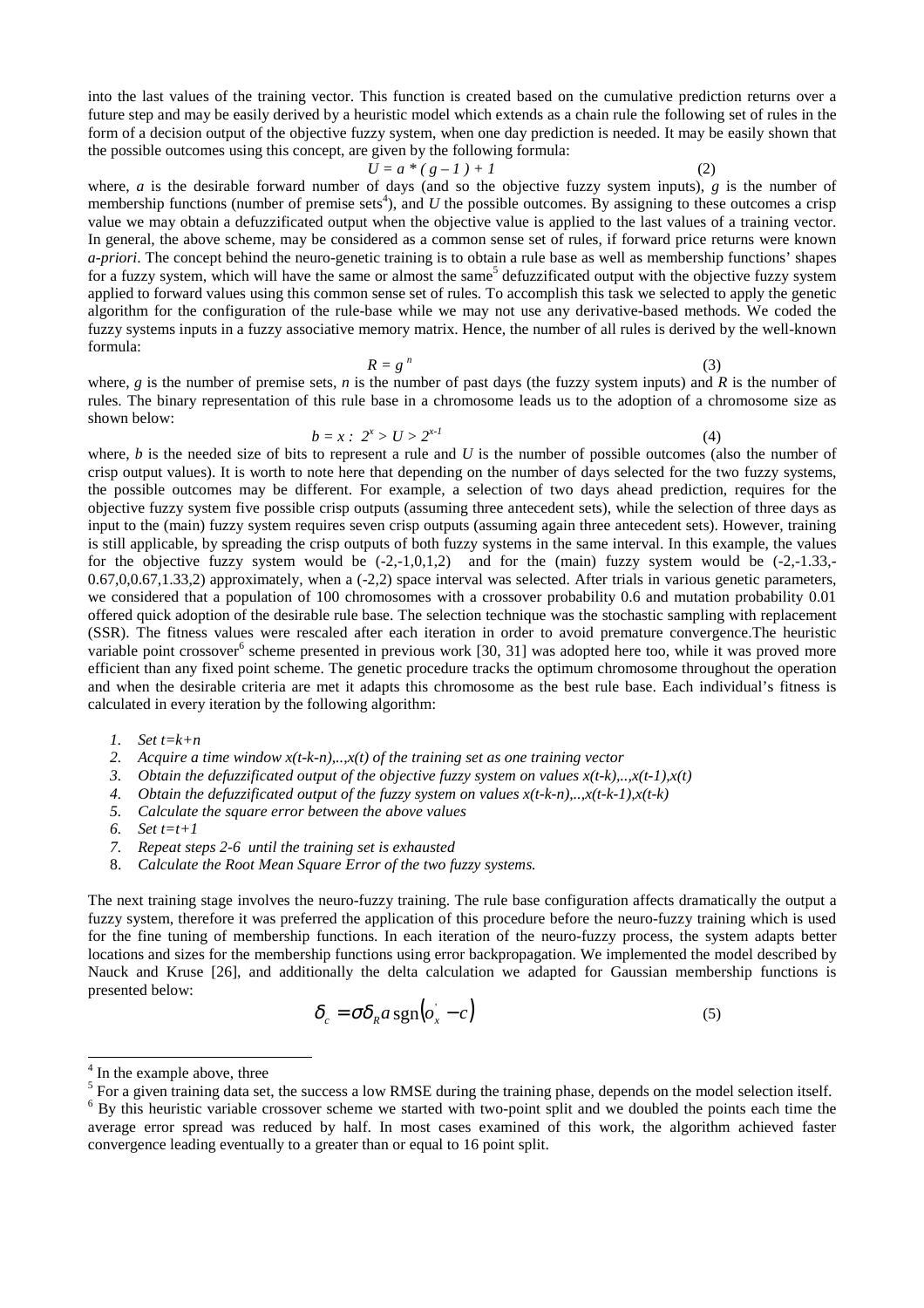$$
\delta_a = -\sigma \delta_R a + \delta_c \tag{6}
$$

According to the model initial notation, see [25], we consider here  $t_i$  to be the objective value,  $o_{c_i}$  the output value,

 $= o_R (1 - o_R) \sum_{c \in U_3} W(R, c)$ 3  $\delta_R = o_R (1 - o_R) \sum_{c \in U_3} W(R, c) \delta_{c_i}$ , where  $\delta_{c_i} = t_i - o_{c_i}$ , and  $o_x$  the output such that for a specific rule  $(x', R)(o_x) = \min_{x \in U_1} \{ W(x, R)(o_x) \}$  $W(x', R)(o_x) = \min_{x \in U_1} \{W(x, R)(o_x)\},$  where  $U_1$  is the input layer for this system,  $U_3$  is the output layer and *R* is the

rule node. Finally, in the equation (2.5) and (2.6),  $\delta_c$  is the delta for the parameter *c* (center) of the membership function and consequently  $\delta_a$  is the delta for the parameter *a* (width) of the membership function. In our implementation and training we applied on-line training process with learning rate 0.0001 for 100 iterations. When the training has been finished, the prediction efficiency is subsequently checked after each forecasting step using the square root deviation of the testing set [21]:

$$
e_{dev} = \sqrt{\frac{1}{n} \sum_{1}^{n} (o_n - \rho_n)^2}
$$
 (7)

where  $o_k$  and  $p_k$  are here the objective and predicted system defuzzificated values, while *n* is the size of the set tested so far. When this value exceeds the following statistical measure, the anticipation power of the system is considered reduced, hence training should be performed again:

$$
\rho_n - o_n > e^{\pm 3e_{dev}} \tag{8}
$$

where  $e$  is the mean error of the training set.

### RESULTS AND DISCUSSION

\_

In the following section we will present the procedure followed for noisy time-series signal, such as the BPI daily returns. Extensive work can been found already in deterministic non-linear models [13, 17], therefore the scope of this paper is primarily the demonstration of the efficiency of this system in a real-world problem such as the BPI-financial decision support.



**Daily Returns**

Figure 2. Train set value evolution (upper graph) and corresponding daily returns (lower graph) of BPI From 06/05/98 to 07/05/2000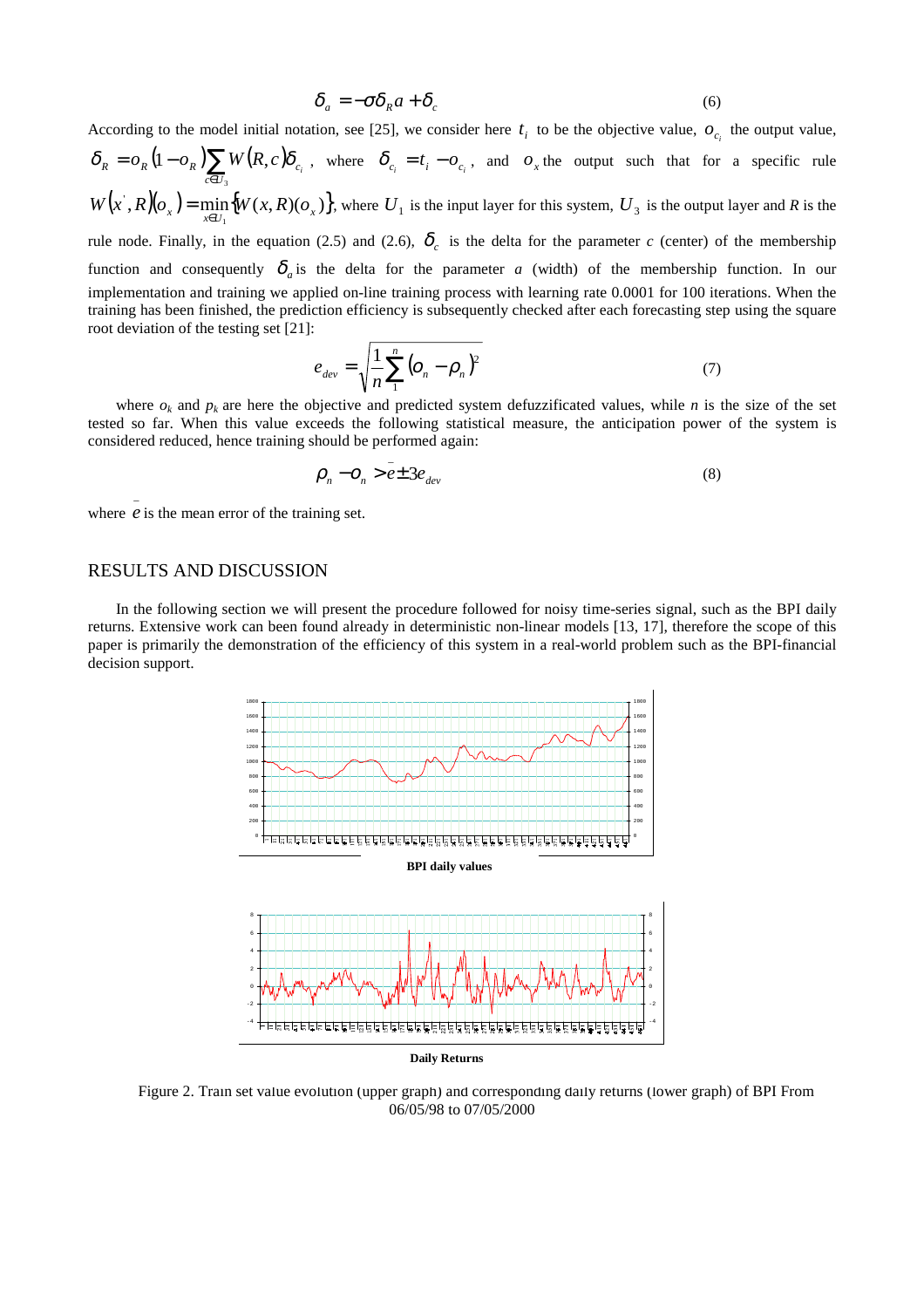The selection of a proper training set may be crucial for the system performance therefore the procedure followed is described in detail. *Table I* demonstrates the self-similarity revealed in shorter periods. Typical one-dimensional stochastic signals have a fractal dimension of 1.5 and a Hurst exponent of 0.5. The values obtained by applying dispersional analysis clearly indicate that in the small period, the signal is characterized as strongly persistent (Hurst exponent  $> 0.5$ . The values are compared with pure stochastic signal in order to ensure the efficiency of the algorithm. A selection of a train set with a low fractal dimension mirrors the fact that this self-similarity may represent less conflicting training vectors, hence the rule-base generated will be consisted of signal's representative rules.

Table I. Hurst exponent and fractal dimension as a measure of signal persistence. **BPI From 30/08/1999 to 29/2/2000 (148 values)** Hurst Exponent : 0,619417301631029 Fractal Dimension : 1,38058269836897 **Stochastic Signal (148 values)** Hurst Exponent : 0,488387532926413 Fractal Dimension : 1,51161246707359

Table II demonstrates another qualitative measure. Roughly speaking, the largest Lyapunov exponent indicates how 'chaotic' may be considered a signal, in terms of exponential relations between adjacent values. An absence of a positive largest Lyapunov exponent indicates a non-chaotic signal. However, using this method, purely stochastic signals or high-noisy periodic signals may also be misclassified as chaotic ones. The algorithm implemented here is described by Wolf et al., see [33].

| Table II. Largest Lyapunov exponent' as a qualitative measure between different financial time-series. |  |
|--------------------------------------------------------------------------------------------------------|--|
|                                                                                                        |  |
|                                                                                                        |  |

| BPI From 30/08/1999 to 29/2/2000 (148 values) | Lyapunov Exponent : $0,487602295458679$ |
|-----------------------------------------------|-----------------------------------------|
| Logistic Equation (first 256 values)          | Lyapunov Exponent : 0,993009722159705   |

This algorithm output is tested with the logistic equation in which the largest Lyapunov exponent is known to be equal to 1.00. The small deviation from this value (1.00) may be translated as a result of the initial transition effects. The BPI signal has low sensitivity to initial conditions as compared to the logistic function, which is a property making the forecast by the system more accurate. After completing the signal analysis, we train a fuzzy system, according to the specifications presented in the previous sections. In order to apply a simulation process, several considerations must take place. At first, when the system proposes a transaction, the transaction price is assumed to be the last days closing value, which in most cases was easily achievable during the next day, based on the intra-day volatility that BPI exhibit. Then, a simulation strategy should be applied based on the different strength of the systems proposed action. An example of such strategy is shown in Figure 3. Finally, we allow short selling<sup>8</sup>, and for every transaction proposed by the system a complementary transaction is done in two days interval (the prediction interval of such a system) enabling in this way the zero-money deposit for the trader<sup>9</sup>.

| very strong sell [-2.] closes -3 position[s]. |
|-----------------------------------------------|
| strong sell [-1,33] closes -2 position[s].    |
| sell (-0,67) closes -1 position(s).           |
| hold (0,) holds.                              |
| buy (0,67) opens 1 position(s).               |
| strong buy [1.33] opens 2 position[s].        |
| very strong buy [2,] opens 3 position[s].     |

Figure 3. Simulation strategy applied for the financial decision support

In Figure 5, the cumulative returns are shown for both the training set and the test set. The results were compared with the buy and hold policy (an investor's policy). In this example, during the testing phase simulation, the statistical measure was not exceeded, hence the need for performing again training was not encountered. It is worth to note here, that in a real-world implementation the application of such a system could offer even better results, due to the flexibility for the trader to achieve better prices than the simulation ones, based on intra-day slight deviations from closing prices.

<sup>&</sup>lt;sup>7</sup> The parameters for the largest Lyapunov exponent computation were set as: Time delay=1, embedding dimension=2, grid resolution=20, time step=1, evolution time=3 , minimum separation at replacement =0.0001, maximum separation for replacement  $=0.05$ , maximum orientation error=30

 $8$  Short' selling is considered when an investor or trader sells a quantity of futures without having previously this quantity in his possession.<br><sup>9</sup> In a real-world implementation, the application of this system is considered in minimum transaction volumes, in order

to avoid the interaction of these transactions with the predicted trend, which may alter the anticipated price evolution.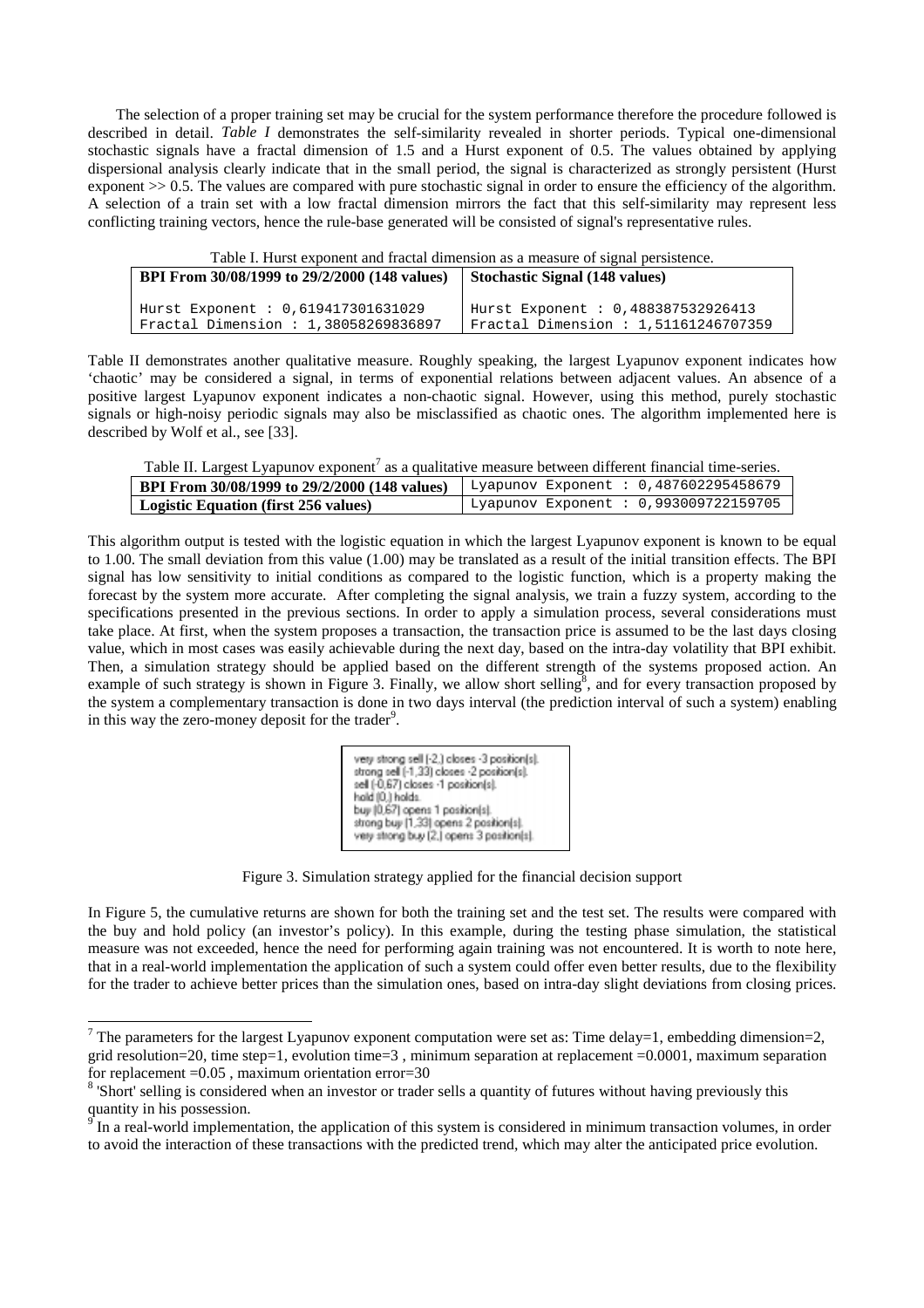Figure 4 shows a part of a generated rule base indicating the different short-term behaviors of this equity and Figure 5 shows the trained premise sets for the system's third input (Day 2).







Figure 5. Trained premise sets using the neuro-fuzzy technique for Day 2 (third system input)



Figure 6. *Upper left*: cumulative returns on train set for system prediction, *upper right*: cumulative returns on train set for buy and hold policy, *down left*: cumulative returns on test set for system prediction, *down right*: cumulative returns on test set for buy and hold policy.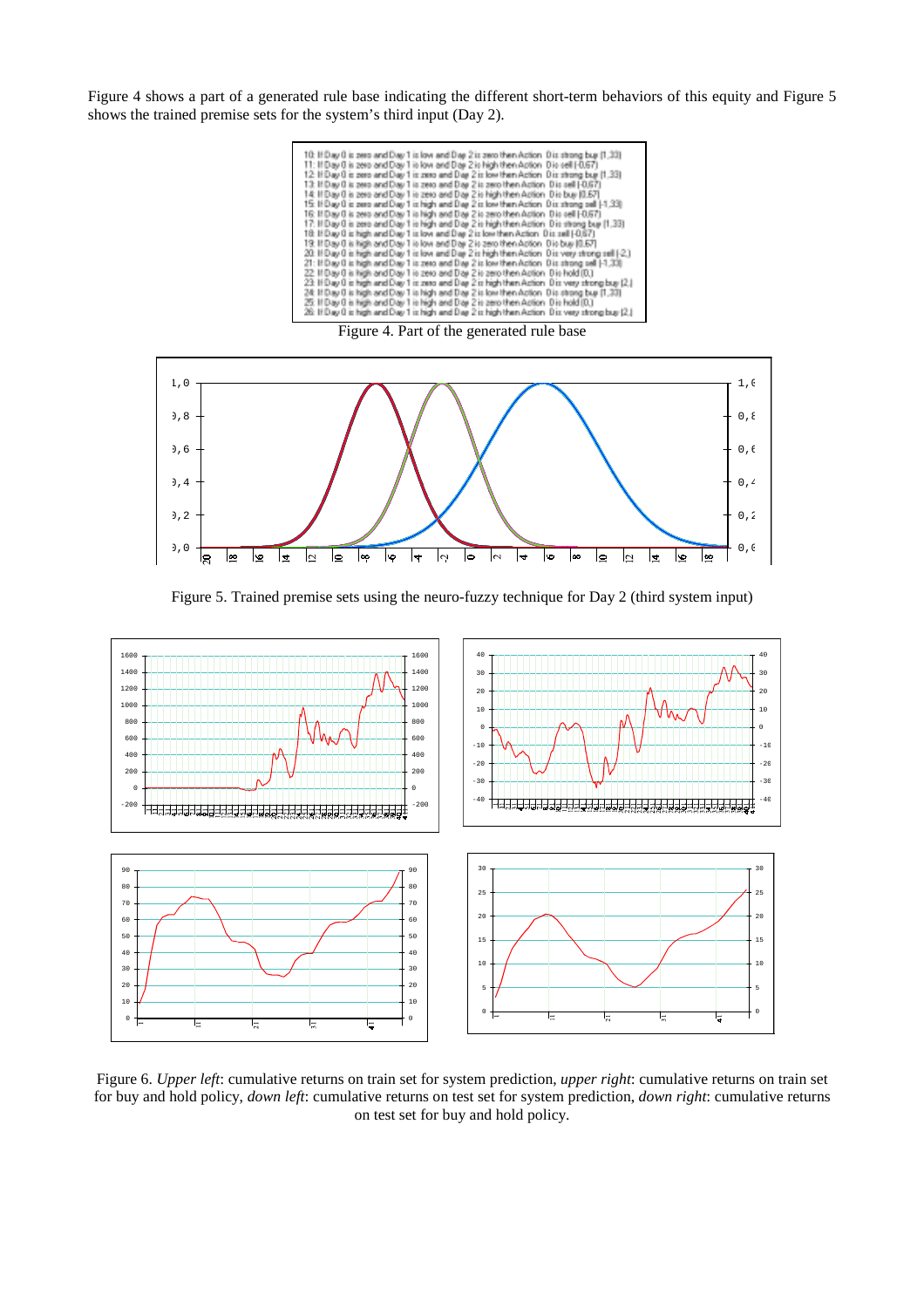We should remark three interesting results, which were common to all cases, and may deserve further investigation:

- The cumulative returns of this neuro-genetic fuzzy system's prediction never fell substantially below zero.
- This system proved in our tests to be capable to increase the cumulative returns even in the case of downtrend (bearish) markets.

The system was capable also to offer positive results for the relatively large testing periods without performing training again, while also the statistical measure was not exceeded.

## CONCLUSIONS AND FUTURE WORK

In this work we have analysed a subcategory of the marine industry such as the dry bulk Panamax tonnage market and to indicate the problems that the operator has to confront in order to estimate accurately the time of his/her entrance or exit from the market.

Since, the real market is reflected through the BPI index, we approached the issue of short-term forecasting by the development of a self-learning fuzzy system and we estimated its efficiency. Additionally, we developed a tool which combines data of the real market in a way that the final outcome leads to an integrated decision support system with the assistance of the computational intelligence.

The core of this methodology was a neuro-genetic fuzzy system, which achieved very efficiently to eliminate the undesirable effects of the noise content of the signal, and also to operate on the underlying non-linear dynamic (chaotic) trend. In order to improve the effectiveness of such a system, careful selection of training data was applied based on non-linear dynamic qualitative measures. The overall system proved capable of performing a trading policy, offering both capital preservation and positive returns even in downtrend markets.

Concluding our analysis, we would like to stress out that the best result can be achieved by combining the computational intelligence with the analysis of the basic variables of each market. Furthermore, we should highlight that the dynamic forecasting systems can be used only complementary since, they are not able to substitute the analytical mind of a human being

Further research could be directed in the use of alternative evolutionary methods like tournament, elitist strategy etc., as well as testing the efficiency of different membership functions like Cauchy, Close Sigmoidal shapes etc., while also different metric and statistical measures of chaos could be applied (Grassberger-Procaccia dimension [11], Termonia-Alexandrowicz dimension, information dimension etc.).

# **REFERENCES**

- [1] Bassingthaighte,J.B and G.M.Raymond, "Evaluating rescaled range analysis for time series", in Ann.Biomed.Eng. 22, 432-444,1994.
- [2] Bassingthaighte,J.B and G.M.Raymond, "Evaluation of the dispersional analysis method for fractal time series", in Ann.Biomed.Eng. 23, 491-505,1995.
- [3] PierLuigi Belcaro and Marco Corazza, "A 2-Stage Artificial Neural Network Prediction with Application to Financial Time Series", in Ribeiro R.A., Zimmermann H.-J., Yager, R.R., Kacprzyk, J., (Eds.). "Soft Computing in Financial Engineering" (Studies in Fuzziness and Soft Computing - vol 28), Springer-Verlag 1999.
- [4] Hugues Bersini, "Fuzzy-Evolutionary Systems", in E.H. Ruspini, P.P. Bonissone, W. Pedrycz (eds.), "Handbook of Fuzzy Computation", Institute of Physics Publishing, Dirak House, Temple Back, Bristol BS1 6BE UK, 1998
- [5] Bishop,C.M., "Neural Networks for Pattern Recognition", Oxford: Oxford University,1995
- [6] Fischer Black, "Noise", Goldman, Sachs & Co., The Journal of Finance, Vol. XLI, No. 3 , July 1986
- [7] Andrea Bonarini, "Evolutionary Learning of Fuzzy Rules: Competition and Cooperation", in Witold Pedrycz (ed.), "Fuzzy Modeling – Paradigms and Practice", ", Kluwer Academic Publishers, 1996
- [8] L.Carleson, "Stochastic Behaviour of Deterministic Systems", Working Paper N.233, The Industrial Institute for Economic and Social Research, Stockholm,1989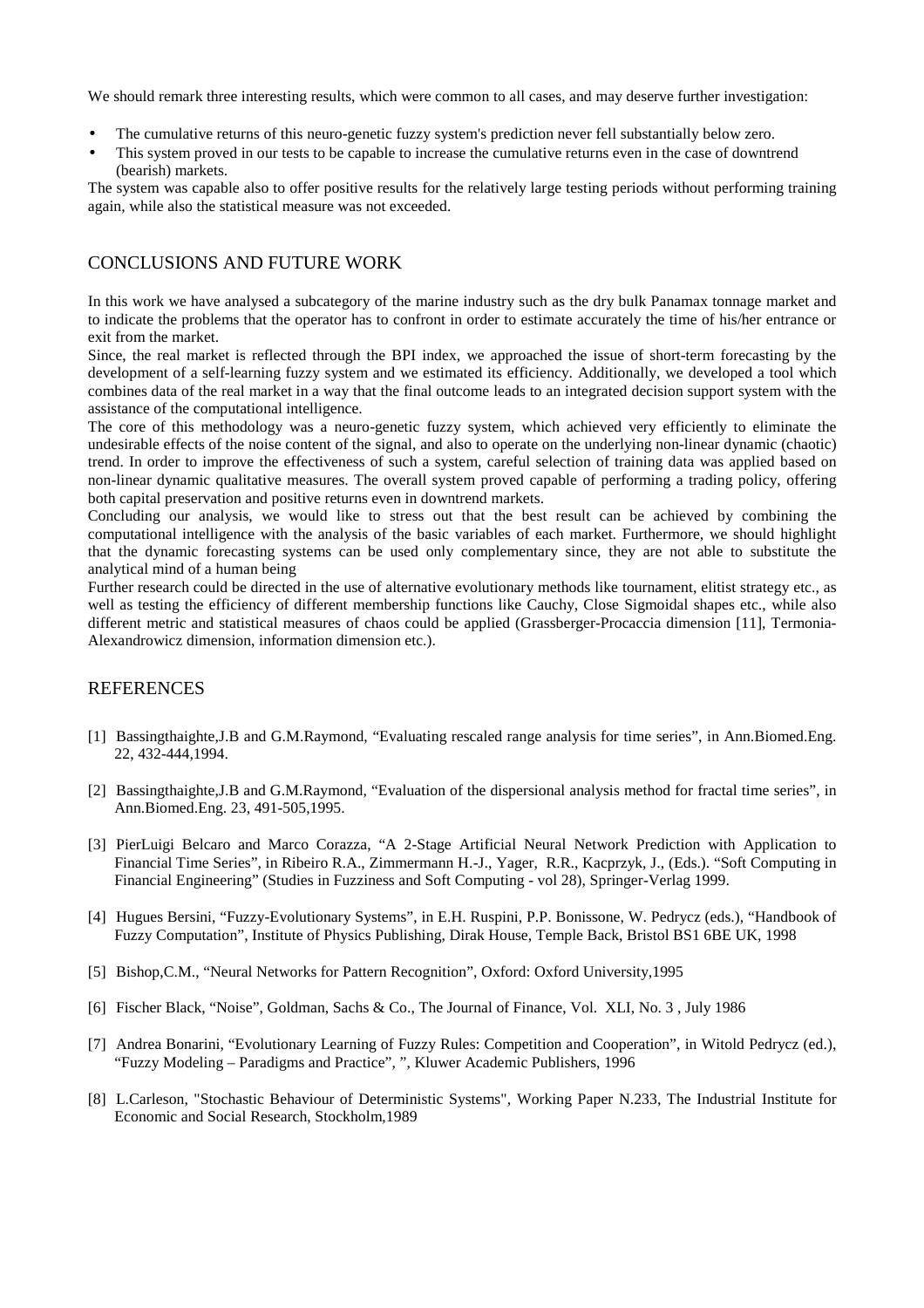- [9] Kenneth Falconer, "Fractal Geometry: Mathematical Foundations and Applications", John Wiley & Sons, 1990
- [10]E.F.Fama, "Mandelbrot on price variation", The Journal of Business: 36, 420-429, 1963
- [11]Thomas C.Halsey, Mogens H.Jensen, Leo P.Kadanoff, Itamar Procaccia and Boris I.Shraiman, "Fractal measures and their singularities: the characterization of strange sets", in Physical Review A 33, 1141-51,1986
- [12]Campbell R.Harvey, Kirsten E.Travers, Michael J.Costa, "Forecasting Emerging Market Returns Using Neural Networks", Emerging Markets Quarterly, Summer 2000.
- [13]Jyh-Shing Roger Jang, "Neuro-fuzzy modeling for nonlinear dynamic system identification", in E.H. Ruspini, P.P. Bonissone, W. Pedrycz (eds.), "Handbook of Fuzzy Computation", Institute of Physics Publishing, Dirak House, Temple Back, Bristol BS1 6BE UK, 1998
- [14]Jang J.-S.R., Sun C.-T., Mizutani E., "Neuro-Fuzzy and Soft Computing", Matlab Curicculum Series, 1997
- [15]Menelaos Karanasos and J. Kim, "Alternative GARCH in Mean Models: An Application to the Korean Stock Market", Discussion Paper Series, Department of Economics and Related Studies, University of York, Heslington, York, YO1 5DD.
- [16] Kosko Bart, "Neural Networks and Fuzzy Systems", Prentice Hall, 1992
- [17]Robert Kozma and Nikola K. Kasabov, "Generic Neuro-Fuzzy-Chaos Methodology for Time-Series Analysis and Building Intelligent Adaprive Systems", in Ribeiro R.A., Zimmermann H.-J., Yager, R.R., Kacprzyk, J., (Eds.). "Soft Computing in Financial Engineering" (Studies in Fuzziness and Soft Computing - vol 28), Springer-Verlag 1999.
- [18]L.Ljung and T.Glad, "Modeling of Dynamic Systems", Upper Saddle River,NJ, Prentice Hall, 1994
- [19]Andrew W. Lo, Harry Mamaysky, Jian Wang, "Foundations of Technical Analysis: Computational Algorithms, Statistical Inference, and Empirical Implementation", The Journal of Finance, Vol.55 No. 4, August 2000.
- [20]A.M.Lyapunov, "Probleme general de stabilite de mouvement (translated from Russian). Annuaire de la Faculte des Sciences, Universite de Toulouse,9,203-475, Reproduction in Annals of Mathematical Study,17.Princeton.
- [21]Man,K.F, Tang,K.S and Kwong.S, "Genetic algorithms: concepts and designs", Springer-Verlag, London,1999
- [22] Benoit B.Mandelbrot, "Fractals and Scaling in Finance", Springer, 1997
- [23]P.Mars,J.R.Chen, R.Nambiar, "Learning algorithms: theory and applications in signal processing, control and communications", CRC Press,1996
- [24]A.Medio, "Chaotic Dynamics: Theory and Applications to Economics",1992
- [25]Nauck Detlef and Kruse Rudolf, "NEFCLASS a Neuro-Fuzzy approach for the classification of data", In K.M.George,Janice H.Carrol, Ed Deaton, Dave Oppenheim and Jim Hightower (Eds.), "Applied Computing", 1995, ACM Symposium on Applied Computing, Nashville, Feb. 26-28, pages 461-465. ACM Press, New York, February 1995.
- [26]Nauck Detlef and Kruse Rudolf, "Designing Neuro-Fuzzy Systems Through Backpropagations", in Witold Pedrydz (Ed.), "Fuzzy Modeling – Paradigms and Practice", pp 203-231, Kluwer Academic Publishers, 1996
- [27]Junhong Nie and Derek A.Linkens, "Fuzzy-neural control: principles, algorithms, and applications", Prentice Hall, 1995
- [28]Heinz-Otto Peitgen, H.Jurgens, Dietmar Saupe , "Chaos and Fractals: New Frontiers of Science", Springer-Verlag, 1992